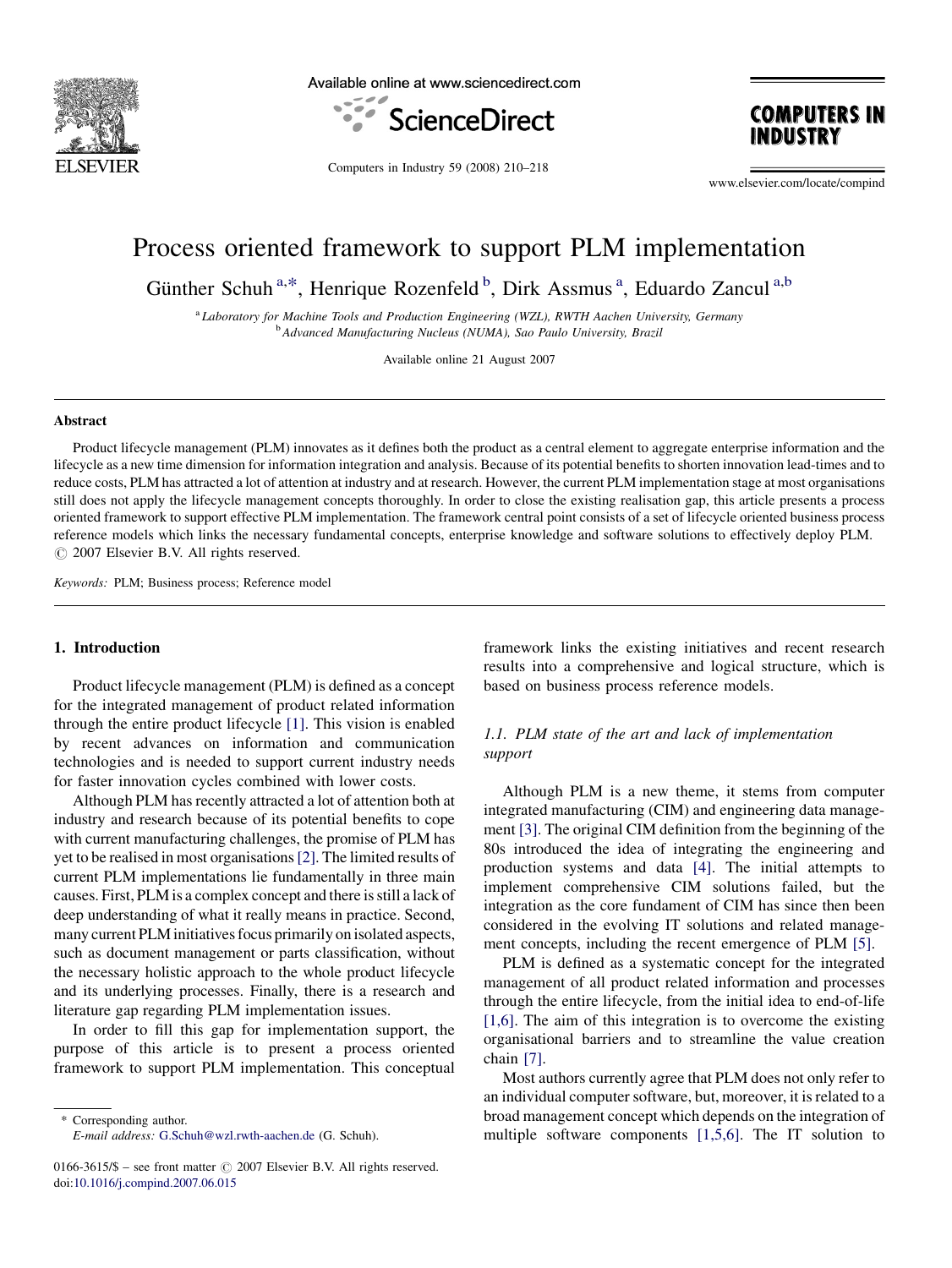support PLM results from the integration between enterprise resource planning (ERP), product data management (PDM) and other related systems, such as computer aided design (CAD) and costumer relationship management (CRM) [\[8\]](#page-7-0).

Nevertheless, a recent survey with 54 system vendors demonstrates that one third of the vendors currently position themselves as providers of PLM solutions [\[9\]](#page-7-0). The confusion between PLM as a broad concept and PLM as mere software application, and the lack of transparency in the software market are some of the factors that hinders PLM comprehension and, therefore, its implementation in practice.

PLM has been approached from multiple perspectives, ranging from methods and process specification for partial PLM aspects to detailed technical issues at software integration level.

At the methods and process level, Schuh et al. [\[10\]](#page-7-0) position the product structure as a core discipline of PLM, as it structurally connects the modules, items and information of a product. Eigner and Stelzer [\[11\]](#page-7-0) consider the management of the product configuration over the entire lifecycle as an integral part of PLM. Xu et al. [\[12\]](#page-7-0) emphasize the cost tracking and analysis associated with each phase of the product lifecycle. Other authors also apply the lifecycle perspective in order to analyse the environmental impact of products [\[13\]](#page-7-0).

At the technical software integration level, McKay et al. [\[14\]](#page-7-0) present a product specification data model to support the transition between product requirements to design at early development stages. Eynard et al. [\[15\]](#page-7-0) explore the advantages of using an object-oriented approach and UML diagrams to specify the product structure and workflows for a PDM implementation. Aziz et al. [\[16\]](#page-7-0) analyse the application of open standard, open source, and peer-to-peer solutions to support collaboration in product development considering a PLM context. Kiritsis et al. [\[17\]](#page-7-0) describe the potential of smart embedded systems to collect product data during its use in order to close the lifecycle information loop.

The analysis of the existing PLM literature indicates that the implementation issues, placed between the process and software integration levels, have attracted little attention up to now. Therefore, there is need for deeper research and support regarding PLM deployment, change management and education [\[2\].](#page-7-0)

# 1.2. PLM implementation status at industry level

Data collected from multiple primary and secondary case studies indicates that PLM implementation is still on its initial stage, mostly focusing on partial aspects and still based merely on PDM software.

The results of a wide survey in the automotive industry have shown that there is a wide gap between the current implementation status and the state of the art. The gap is greater in other segments like the machinery industry, especially at small and medium enterprises (SMEs) [\[5\].](#page-7-0) Scheer et al. [\[3\]](#page-7-0) present a series of eleven cases studies, where most of the examples focus on partial PLM aspects, like reduction of product variants, parts classification and product change management.

The data collected at primary case studies conducted at small and medium European manufacturing companies in the scope of this research (a niche player at the rolling bearing market and a pump manufacturer) also shows similar results. Although the observed initiatives are aligned with a broad vision of PLM, there is still need for a full and coherent PLM implementation.

#### 2. Application of the business process paradigm to PLM

A process is defined as a group of structured activities that result in a determined product for a specific client. It generally involves activities from various functional departments across the organisation and has a clear customer orientation [\[18\]](#page-7-0). Throughout business processes, product data is generated. Therefore, the description of the enterprise processes builds the ideal foundation for PLM strategies [\[3\]](#page-7-0) and is considered the suitable underlying paradigm for the proposed PLM framework.

The identification and modelling of enterprise processes can be used as an efficient tool to capture and share process knowledge within the organisation [\[19\]](#page-7-0). A business process model is a representation expressed through the formalism specified by a modelling method. A special class of enterprise models is formed by more comprehensive and generic models called reference models, which may be used as the basis for the development or evaluation of specific models [\[20\].](#page-7-0) Adaptable and reusable reference models for PLM processes set the basis for the proposed framework presented in the next section.

# 3. Process oriented PLM framework

The proposed conceptual framework to support PLM dissemination and implementation links the existing initiatives and recent research results about PLM on a comprehensive and logically structured whole. It comprehends the necessary elements to enable PLM realisation and can, therefore, be used as a guideline for implementation initiatives at the industry.

The framework results from a series of research initiatives and industry projects conducted during the last 5 years at WZL (Laboratory for Machine Tools and Production Engineering) in Germany and at Advanced Manufacturing Nucleus (NUMA) in Brazil. The results are drawn mainly from the following four projects: the definition of PLM reference models in an applied research project, whose main objective is to transfer research results to SMEs (financed by the German Research Foundation); the specification of vendor neutral IT requirements for PLM and the analysis of existing PLM solutions (in cooperation with Trovarit AG); the systematization of PLM knowledge and the specification of a teaching curriculum for PLM education (supported by the State of Sao Paulo Research Foundation); the development of a PLM implementation methodology for SMEs (supported by the German Academic Exchange Service and the Brazilian National Council for Scientific and Technological Development). Some of these projects are still being carried out and the proposed framework takes advantage of partial available results.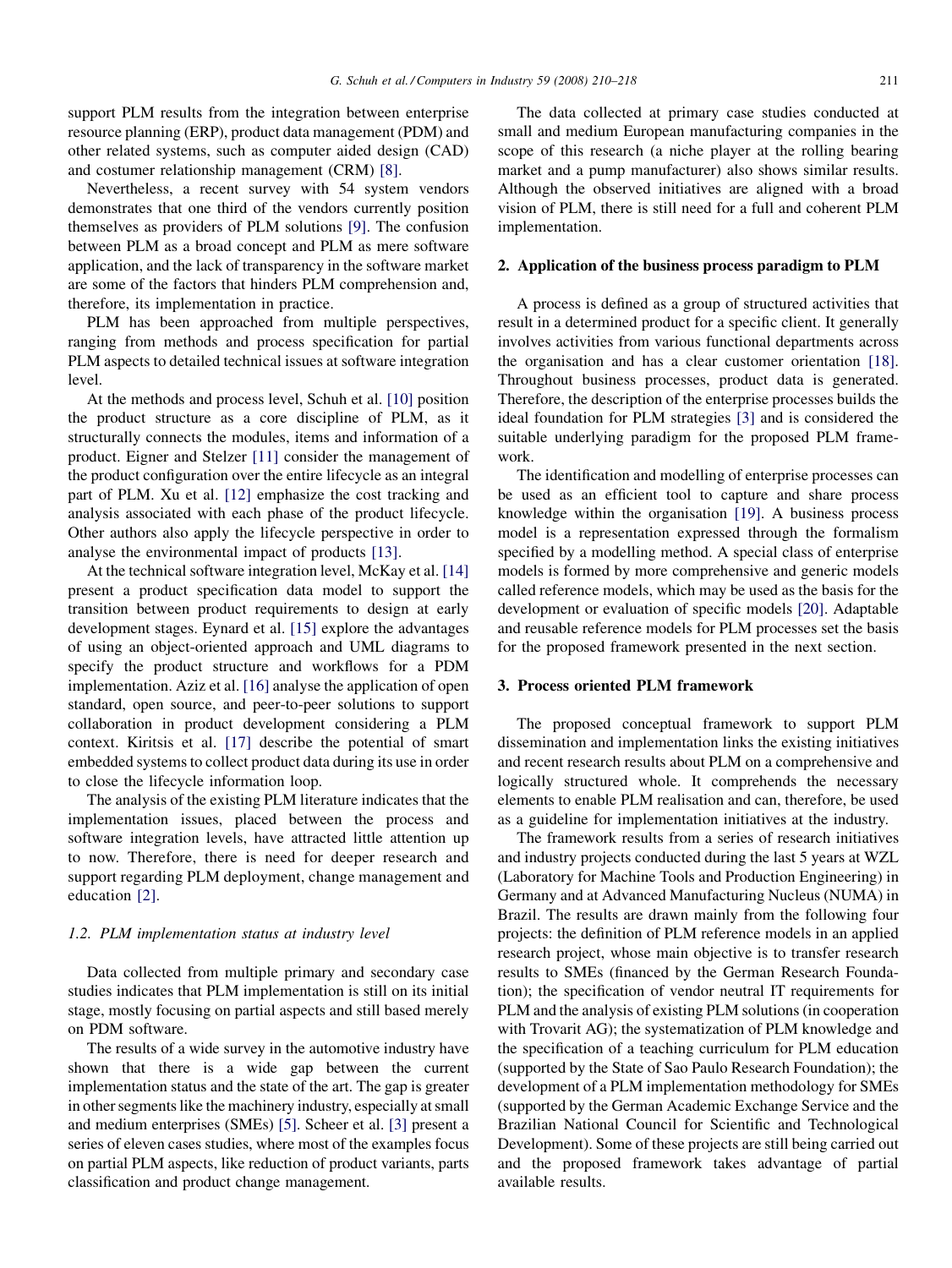<span id="page-2-0"></span>

Fig. 1. Elements of the PLM process oriented framework.

The proposed framework comprehends seven elements: a tangible definition; the specification of the fundamental concepts (PLM foundation); a set of process reference models; a list of vendor neutral software requirements; the profiles of specific software solutions (PLM software support); a knowledge base; and the specification of the potential benefits. Fig. 1 presents the elements of the framework and their interrelations.

The PLM definition provides the boundaries within which the reference models are detailed. The PLM foundation is based on a robust specification of the product structuring that provides the necessary fundament for the implementation. The set of process reference models is located in the middle of the framework and integrates its other elements. It provides different reference models varying according to a group of characteristics of a company (sector, size, order type, etc.) which coherently define typical industrial enterprises. The vendor neutral software description consists of a structured catalogue that lists the software requirements needed to support process activities. Detailed software profiles and capabilities to support PLM have been identified in relation to the neutral functional representation. The knowledge base supplies the necessary material to support training. Finally, the PLM benefits show the potential competitive advantages related to each reference process. A detailed description of the framework elements is provided in the following sections.

#### 3.1. PLM definition

Although a generally accepted PLM definition already exists (see Section [1.1](#page-0-0)), it must be further detailed to a level in which the concrete meaning for the industry is made clear.

Fig. 2 describes the seven key elements of the detailed PLM definition considered in this research. It is built on previous PLM definitions as a concept to the integrated management of product data over the complete lifecycle (see [\[1,6\]\)](#page-7-0), but goes a step further, as it details the necessary elements to close the lifecycle information loop.



Fig. 2. Elements of the PLM definition.

The first element on the top of Fig. 2, integrated management of ideas, projects and product portfolio, enables the upfront planning of the product portfolio in accordance with the project capacity and the stream of new ideas. The feasibility analysis of new ideas must also consider the resources availability to conduct its development project and the idea fit into the product portfolio [\[21\].](#page-7-0) The other way around, gaps in the future product offering indicate the need to streamline idea generation and project execution. The integration of the ideas evaluation with the capacity planning and the portfolio management allows the identification of existing interdependencies and, therefore, enables fast company reaction to market shifts.

Requirements management supports the clear definition of product specifications. This discipline has gained importance as product development activities are increasingly spread over the extended supply chain [\[14,22\]](#page-7-0). An efficient requirements management demands the consideration of the stakeholders needs since the beginning of a new development. Moreover, the requirements evolution must be controlled [\[23\].](#page-7-0) In this sense, dynamic requirements management comprehends the tracking of evolving requirements over the entire product lifecycle and the identification of impacts from changes.

The integration of product and production process development, also know as concurrent engineering, has been an issue that companies have been trying to solve for a long time [\[24\].](#page-7-0) In order to anticipate consensual decisions and reduce development lead-times, many companies structure multi-functional development teams [\[21\]](#page-7-0) and increase supplier participation already in the beginning of the development projects [\[25\]](#page-7-0). Considering the lifecycle perspective, integrated product design and process specification means expanding these initiatives to effectively encompass the later maintenance, service and disposal activities and functions.

On the bottom right hand side of Fig. 2, end-to-end configuration control, supports the identification, control, accounting and audit of functional and physical characteristics of specified product parts, called configuration items [\[26\]](#page-7-0). On the bottom left hand side of Fig. 2, the total lifecycle costing considers all the costs that incur over the product lifecycle and therefore enables tracking and analysing the individual costs related to each of the lifecycle phases [\[12,27\]](#page-7-0). This approach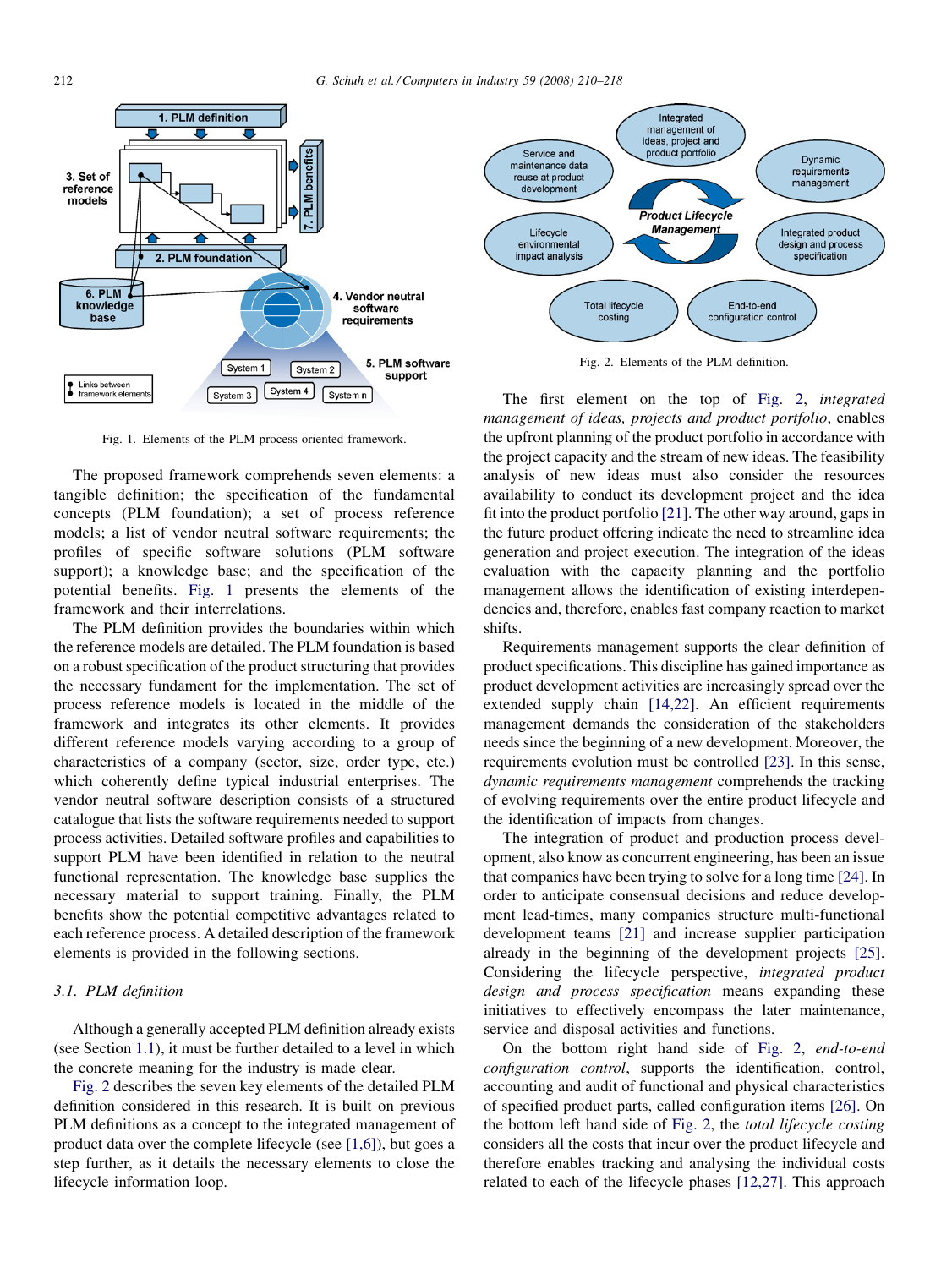<span id="page-3-0"></span>supports also the estimation of the total cost of ownership for the end-user, which is increasingly considered to guide sourcing decisions, instead of basic price comparisons.

The minimization of total product environmental impact, including aspects like energy efficiency and materials recycling, involves a global approach similar to total lifecycle costing, involving all lifecycle phases. Another point that must be considered in a PLM implementation is the service and maintenance data reuse at the product development. Companies usually do not take advantage of field data from the product usage phase, mainly because this kind of data may be difficult to gather. However, this topic gains momentum with recent advances in electronics and software, including RFID (radio frequency identification) transponders, wireless communication technologies and software for remote diagnosis [\[17\].](#page-7-0)

#### 3.2. PLM foundation

The necessary foundation for a PLM implementation is provided by a robust product structure. The product structure plays a fundamental role for the PLM implementation as it defines the physically structured relationship among the modules and components which constitute a product. Besides that, it also integrates all the product related information and documents (e.g. CAD models, NC programs, cost analysis, maintenance procedures, disassembly plans).

The product structure links therefore all objects which represent the lifecycle information of a product. An object is in this sense a generic concept for multiple elements within the product structure, including product requirements, functions, single components, assemblies or the product itself [\[10\]](#page-7-0). The role of the product structure within the PLM is then to manage all product related objects and their structural connections [\[11\]](#page-7-0), providing the necessary implementation foundation.

# 3.3. Set of reference models

Industry reference models generally encompass proven business practices and can be used as a starting point for process innovation initiatives. However, recent research results as well as evidence from the practice indicate that the unique reference models cannot be defined as a best practice for all companies. Moreover, even in a single industry sector, the process that best fits a specific company may vary according to multiple characteristics of the development projects, like the innovation level and the number of product derivates [\[10\].](#page-7-0)

Based on this fact, the framework presented on this paper considers a set of reference models customized according to typical companies' characteristics. The reference models developed on this research focus specially the machinery industry.

In order to construct the set of reference models, eight key PLM processes have been defined (see Table 1). For each process, a standard reference model has been initially built. In a next step, companies' characteristics that influence process configuration have been identified (sector, size, order type, etc.). The most significant characteristics have been selected to define the different existing process types. Afterwards, for each process, two or three process types have been defined (Table 1). Finally, a reference model for each process type has been deployed from the standard reference models developed initially. Table 1 shows an overview of the eight PLM processes and their related process types.

Although the set of reference models focus a specific industry, the applied specification methodology can be reused in other industry sectors.

#### 3.4. Vendor neutral software requirements

The existing PLM software solutions vary in functionality depth and breadth, depending on vendor market focus, software origin and its evolution in the last years. The differences between each available system hinder software comparison and market understanding.

In order to enable PLM software assessment in a common basis and enhance market transparency, a vendor neutral PLM software requirements catalogue has been developed. This catalogue encompasses all functions that are necessary to implement the PLM definition and processes considered on the proposed framework.

The catalogue consists of four functional areas, namely core data management, product data generation, process management, and system integration. These four areas are sub-divided in 13 functional groups ([Fig. 3\)](#page-4-0).

The core data management area concerns the central data that define a product. Consequently, this area is located in the

Table 1 Set of PLM reference models for the machinery industry

| $\sigma$ of them reference inourch for the machinery industry |                                              |                                                    |                                                 |  |
|---------------------------------------------------------------|----------------------------------------------|----------------------------------------------------|-------------------------------------------------|--|
| Process                                                       | Process types                                |                                                    |                                                 |  |
| Idea management                                               | Local components and systems producer        | Medium-sized manufacturer<br>of high-tech products | Global manufacturer and service<br>provider     |  |
| Requirements management                                       | Engineering-to-order (ETO) manufacturer      | Modular product developer                          | Series-manufacturer                             |  |
| Product structuring                                           | Incremental product program developer        | Modular product developer                          | Product program developer                       |  |
| Product program planning                                      | Order specific engineering (ETO)             | High-variant manufacturer                          | High-variant manufacturer in dynamic<br>markets |  |
| Change management                                             | Components and systems producer              | Medium-sized manufacturer                          | Global manufacturer                             |  |
| Project controlling                                           | Incremental innovations of existing products | New product development                            | Architectural/radical innovations               |  |
| Risk management                                               | Medium-sized manufacturer in stable markets  | Medium-sized manufacturer<br>in dynamic markets    | Coordinator from project network                |  |
| <b>Ouality controlling</b>                                    | Order manufacturer                           | Series-manufacturer                                |                                                 |  |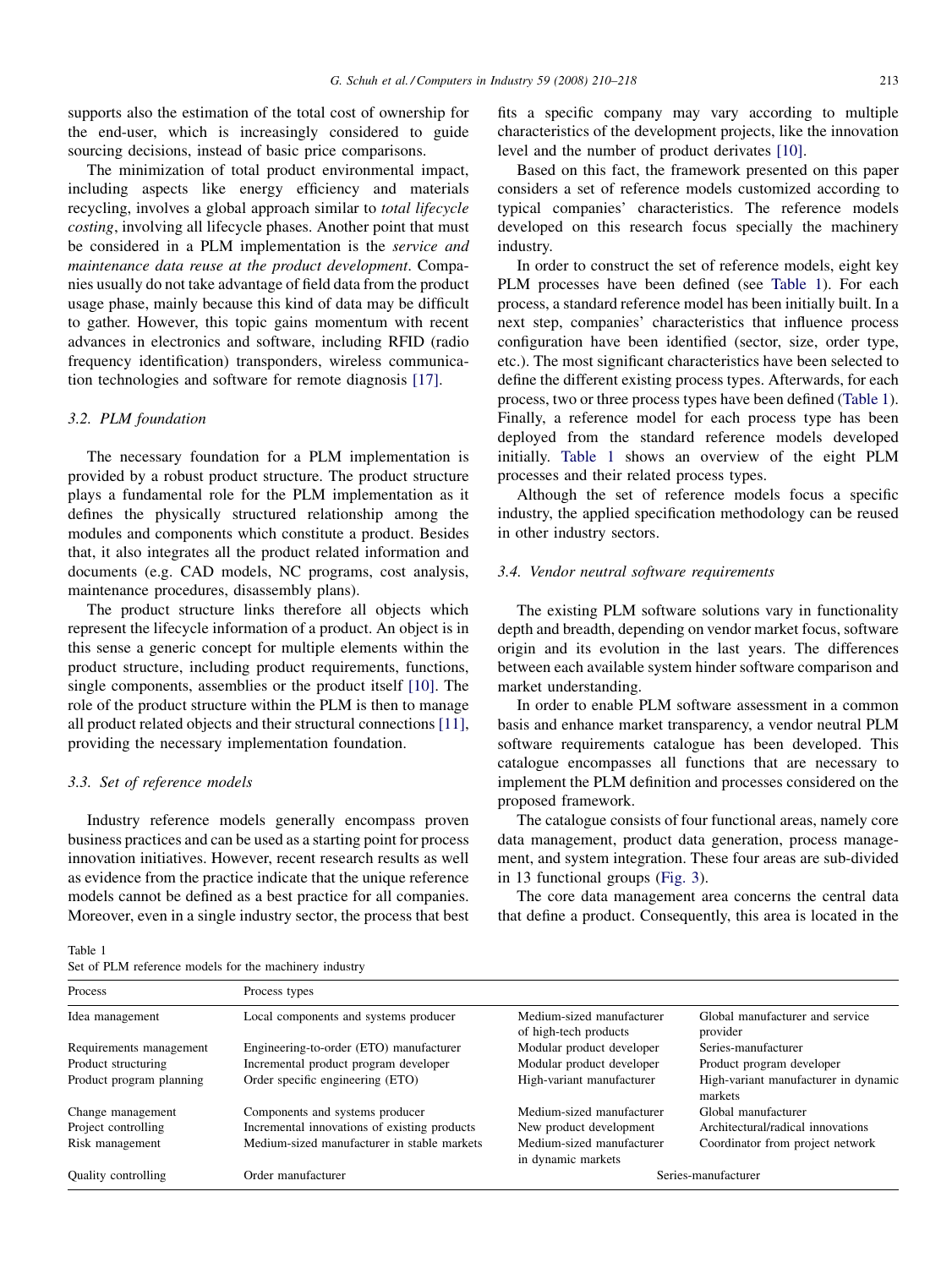<span id="page-4-0"></span>

Fig. 3. PLM software requirements catalogue.

central point of the catalogue, as a main information supplier for the other functional areas. The functions of the core data management are organised in three groups:

- Product planning: comprises the functions for an integrated portfolio management, as well as for the gathering, evaluation and selection of new ideas, and the management from product requirements.
- Product structuring: within this functional group, the material master records are managed. Materials and other objects in the system are classified according to predefined classification schemas, in order to reduce the efforts to find and reuse information. The bill of materials can be managed according to different views (development, assembly, etc.).
- Change and configuration management: encompasses the management of changes and the configuration control over the complete lifecycle.

Functions related to generating and updating product information are allocated in the product data generation area of the catalogue (Fig. 3). This area is organised in five functional groups:

- Production planning: provides access to resource (e.g. machine and tools) data, and supports the generation from process plans and plant layout.
- Sourcing: comprehends a supplier's data bank and a catalogue of standard items. Requests for quotations are supported through eSourcing functionalities.
- Quality management: comprises the application of quality methods (e.g. FMEA – failure mode and effect analysis), the generations of control plans and the management of quality inspection results.
- Service and maintenance: service scripts and maintenance plans are generated and managed and the results of services executed are recorded in the system.

• Environment management: comprehends the management of hazardous items and the handling from scrap and recyclables.

The process management area focuses the PLM business processes from the proposed framework. The functions from this area are organised in four groups:

- Project management: besides the plan and execution from individual projects, the integrated plan from multi-projects is also supported by this functional group.
- $\bullet$  Document management: documents are described with metadata and are saved in a data vault. Each document can be linked to one or more objects from the system and can be visualised. Moreover, the publishing from technical documents and the data archiving are supported.
- R&D Controlling: comprehends the project controlling, the product cost calculation over the complete lifecycle and the generation of key performance indicators.
- Collaboration: solutions like workflow management, videoconferencing, application sharing, and a knowledge data bank enable cooperation among project team members.

Finally, the system integration area comprises the standards and interfaces needed to enable data exchange among the solution used to compose the complete PLM software solution.

The software catalogue described above has been detailed in a requirements questionnaire with 298 questions and 1244 possible answers. Examples of questions are: Which different BOM views are available? How are product variants managed in the system? For this last question, possible answers include: the system enables the definition of order independent product structures with their respective variants and a material master record does not have to be created for all possible variants. This catalogue links the activities from the set of business process (Section [3.3](#page-3-0)) to the specific software solution described in the following section.

# 3.5. PLM software support

The vendor neutral software requirements catalogue (Section [3.4\)](#page-3-0) was used in a survey to assess the PLM solutions available on the market. The survey started with the identification of 54 PLM vendors in Europe. Two complementary instruments were used to collect data from available systems. The vendors which agreed to take part on the survey received an electronic spreadsheet with the questions and their multiple choice answers from the software catalogue described in Section [3.4](#page-3-0). They also had the option to access a vendor specific online version of the questions catalogue. Among the 54 vendors that were initially contacted to take part on the survey, 17 responded the questionnaire. The data gathering phase took 6 months, from mid October 2005 until mid April 2006. The questionnaire was filled out mainly by technical sales personnel.

The data gathered from software vendors indicate how available systems support the PLM functions considered in the requirements catalogue. [Fig. 4](#page-5-0) shows the average requirements fulfilment level for each function group. The function groups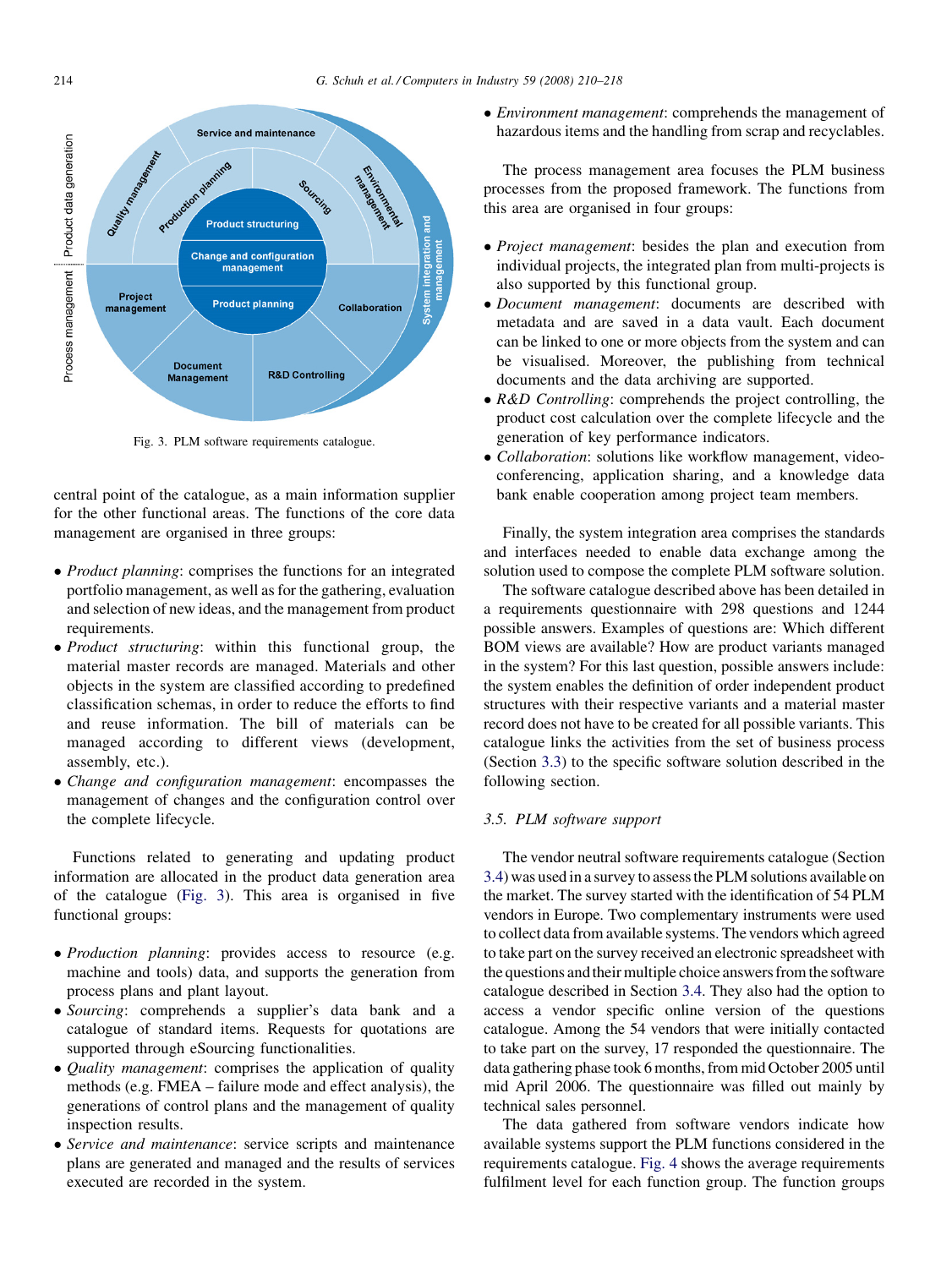<span id="page-5-0"></span>

Fig. 4. Average system profile (source: survey with 17 PLM vendors).

pictured in Fig. 4 are divided into two categories: classic PDM functions and extended PLM functions. The first category encompasses functions which have been for a long time considered as typical for PDM systems [\[28\].](#page-7-0) The second category comprises functions which have recently been added to the PLM scope. This includes functions focusing mostly the beginning and the end of the lifecycle.

The data analysis shows that the fulfilment level is higher for the classic PDM functions, except for project management. The lower fulfilment degree for project management can be explained by the widespread use of stand-alone solutions (e.g. MS Project) integrated with project management modules from ERP.

The analysis of extended PLM functions indicates a trend to enhance product planning and service and maintenance system capabilities in the next years. Average fulfilment levels are still low (36 and 25% respectively). However, there are already three lead vendors in each of these groups which cover more than 70% of the requirements. Additional qualitative data obtained in contacts with vendors confirm this trend.

Sourcing and *production planning* are only marginally supported by PLM, as these functions are typically covered by ERP. Finally, the average fulfilment level for *quality manage*ment, environment management and R&D controlling is low. This implies that most organisations will continue to depend on complementary IT solutions to support these functions.

# 3.6. PLM knowledge base

The PLM knowledge base provides the necessary material to employee education in relation to PLM topics needed to execute the activities from the reference model. The knowledge elements are organised in three groups: concepts (e.g. product modularity), methods (e.g. FMEA) and tools (e.g. CAD).

Concepts are the more extensive and widespread knowledge that serve to create a theoretical base and to supply background information to the PLM. Methods are normally structured in steps or related with something specific to reach a determined objective. Tools knowledge is related with hardware and software solutions.

The link between the knowledge base and the reference model allows the corporate education to focus on existing knowledge gaps to execute the PLM processes. At the same time, employees can learn in a contextualised environment provided by the process models [\[29,30\].](#page-7-0)

# 3.7. PLM benefits

The goal of PLM activities is to realise benefits like reducing time-to-market, improving product functionality and increasing ability of customizing. The expected improvements and benefits result from changes within the company's processes.

Within the research project several studies concerning PLM implementation, successful R&D and company success have been analysed with the goal to identify correlations between design objects (activities, functions and processes) and success indicators (singular benefits, company success, innovation productivity, etc.). [Table 2](#page-6-0) shows the processes and the related benefits proven in empirical studies and in case studies.

Thus, on basis of the expected benefits the reference processes can be selected and used for developing the target PLM processes within a company.

# 4. PLM implementation

The proposed PLM process oriented framework can be applied to guide PLM implementation at the industry. Companies aiming to implement PLM can refer to the provided conceptual framework to establish their own framework, linking the company elements in a comprehensive PLM environment. Therefore, the following ten steps are necessary:

- 1. Define the goal of the PLM implementation: according to the PLM definition (Section [3.1\)](#page-2-0) companies can identify the most important points to focus on.
- 2. Analyse the existent PLM foundation: the ability of the current product structure to support PLM (Section [3.2](#page-3-0)) must be analysed and if necessary enhanced.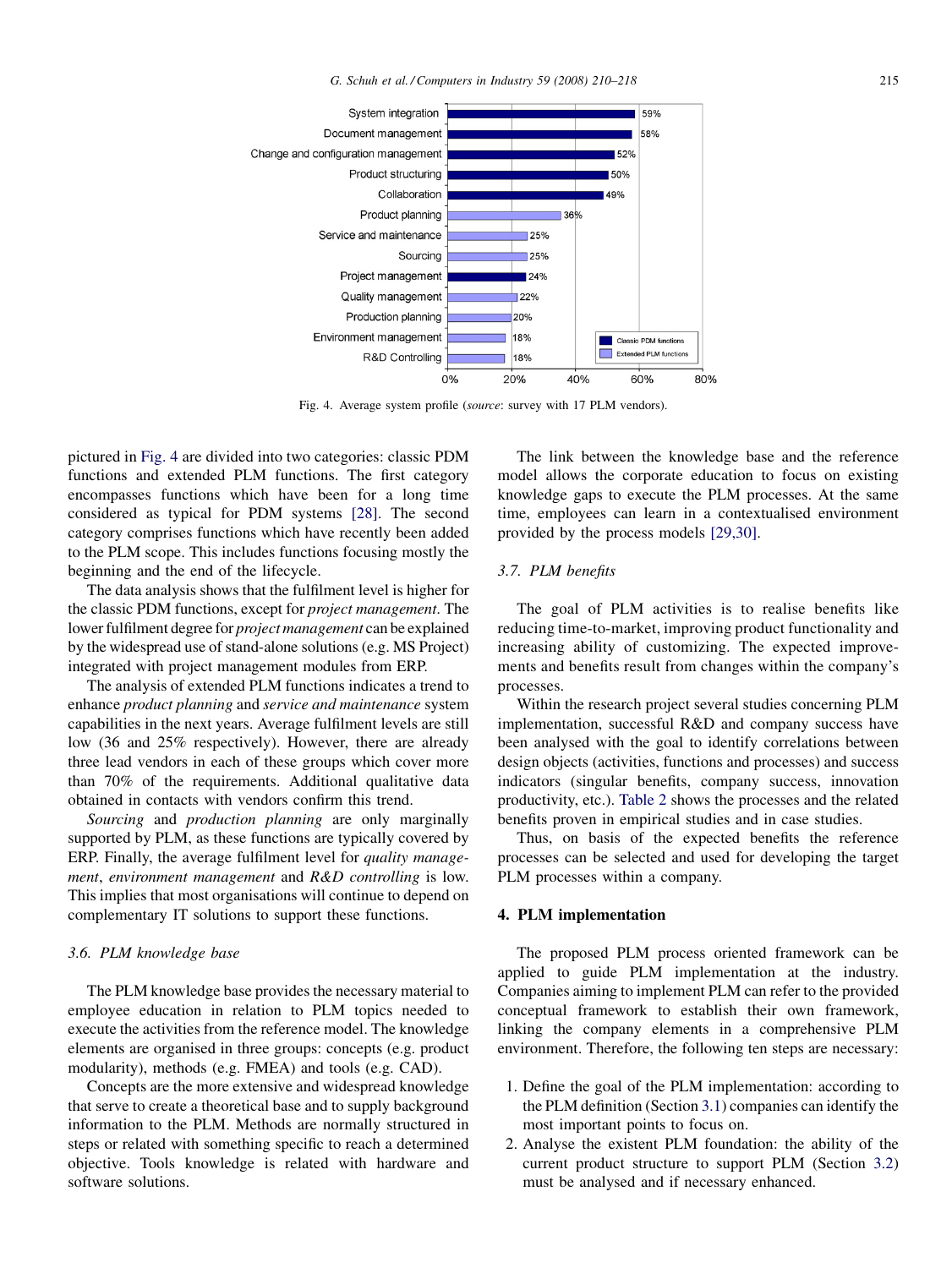<span id="page-6-0"></span>

| Table 2 |                                   |  |
|---------|-----------------------------------|--|
|         | PLM benefits related to processes |  |

| Process                  | Related benefits                                                                                                                                                                                                                                                                                                                                                                                                                       |  |
|--------------------------|----------------------------------------------------------------------------------------------------------------------------------------------------------------------------------------------------------------------------------------------------------------------------------------------------------------------------------------------------------------------------------------------------------------------------------------|--|
| Idea management          | • Higher innovation productivity through more and better products [31]<br>• Higher turnover share with new products through a broad innovation portfolio [31,32]<br>• Continuous improvement of products and processes through employee incentives [33]<br>• Higher customer focus and better coupling of product development and customers through customer integration<br>into idea management [31,32,34]                            |  |
| Requirements management  | • Reducing the number of iterations through better input [31]<br>• Reducing number of unneeded product variants through systematic evaluation [35]<br>• Higher first-pass-trough through better integration of mechatronic disciplines (mechanic, electronic, software) [31]<br>• Documentation of changes and their impacts [31]<br>• Fast product documentation through reuse of existing documents enabled by better structure [31] |  |
| Product structuring      | • Faster engineer-to-order process through efficient reuse of components [35]<br>• Smaller better focused product program [35]<br>• Higher margins through better pricing opportunities (basis, options, customizing) [33]<br>• Lower development efforts through avoiding re-developing existing solutions [33,35]<br>• Lower complexity costs through less parts in product program [35]                                             |  |
| Product program planning | • Better market focus through systematic planning process and alignment of products and services [34,35]<br>• Optimized product variety through planning process [35]<br>• Decrease development costs through parts reuse [31,35]<br>• Identify possible synergy potential within production and purchase [31,34]                                                                                                                      |  |
| Change management        | • Improve cycle time for changes through better information availability [31,33]<br>• Faster reaction to customer changes through robust processes [31,33]                                                                                                                                                                                                                                                                             |  |
| Project controlling      | • Improve possibility to decide on projects [31,32]<br>• Improve employee productivity in development through better resource allocation [31,33]<br>• Reduce efforts for collecting project information through automization [33]                                                                                                                                                                                                      |  |
| Risk management          | • Early identification of project deviations through better information availability [33]<br>• Better planning results though better planning basis data [32,33]                                                                                                                                                                                                                                                                       |  |
| Quality controlling      | • Improvement of customer satisfaction though better product and service quality [33,34]<br>• Earlier identification of quality problems [33]                                                                                                                                                                                                                                                                                          |  |

- 3. Rank processes: the processes to be implemented can be selected from the PLM process list (Section [3.3](#page-3-0)), considering company aims and the expected benefits (Section [3.7](#page-5-0)).
- 4. Identify company maturity level (as-is process): comprehends the mapping of company current processes (only for the previously selected processes).
- 5. Select an appropriate reference model: from the provided set of reference models (Section [3.3\)](#page-3-0) it is possible to identify the process type that best suits company characteristics.
- 6. Customize reference model: although processes that target different kinds of company are available, processes must still be refined to reflect very specific business needs. The customized processes picture the to-be PLM scenario.
- 7. Specify requirements for system selection: the vendor neutral software requirement catalogue (Section [3.4](#page-3-0)) related to the already configured processes provides the system specification.
- 8. Select software solution: based on previously defined requirements and considering detailed software profiles (Section [3.5\)](#page-4-0).
- 9. Define the evolution path and implement software solution: the differences between the as-is and to-be processes allow the definition of implementation roadmaps, including the necessary implementation of the selected software solution.

10. Teach employees: the knowledge base (Section [3.6](#page-5-0)) connection to the processes indicates the new necessary qualification and provide the necessary training material and context.

This implementation approach in ten steps is derived from classical approaches for process engineering [\[18\],](#page-7-0) but it goes a step further for PLM, as it considers the needs and conditions of this area. As a result, a company specific PLM framework linking process, IT and knowledge is generated.

# 5. Conclusions

PLM represents a powerful approach to improve the company's strategic and operational excellence. Since strategic and operational excellence depend on many company and branch specific conditions and constraints an overall PLM solution cannot exist. PLM has to be aligned to boundary conditions and must support the company's strategy. Also from the IT point of view there cannot exist one PLM solution, since PLM represents the synergetic integration of systems to support the operational excellence.

Within this article a framework for the definition and consistent alignment of PLM activities has been presented. Beginning with the company's strategy the focus of PLM is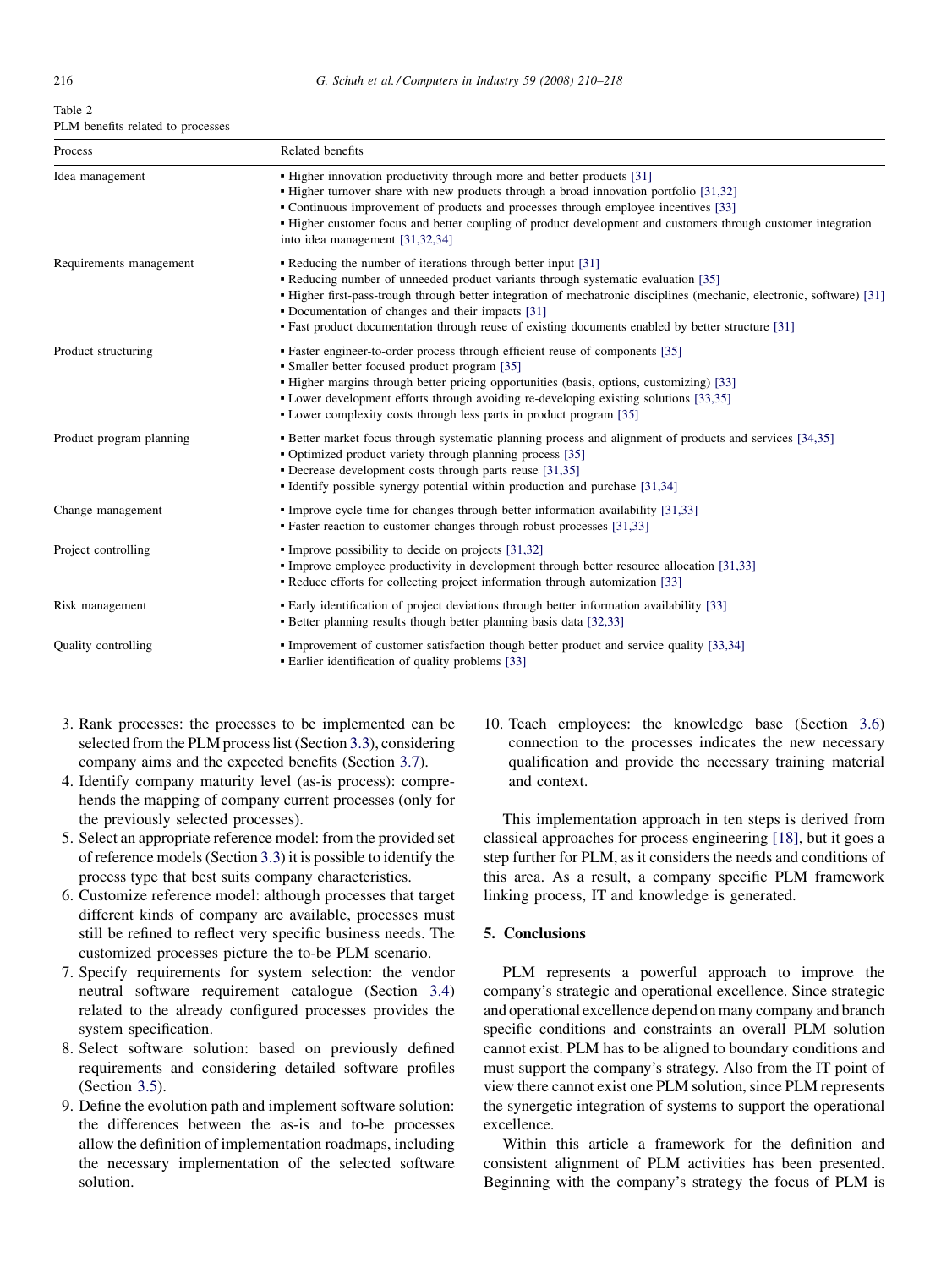<span id="page-7-0"></span>defined on basis of expected benefits and their related processes. The reference process models serve as an ideal state for designing company specific target processes. They have been derived by research of product development, innovation management, complexity management and PLM method literature. For the target state processes an IT-support has to be defined. Therefore, the functionality of different IT systems have been analysed on basis of a comprehensive questionnaire. In combination with the target state processes an optimal IT support can be defined. This way, the presented framework can be used to support a comprehensive PLM implementation at the industry.

# Acknowledgements

The presented results have been developed within the Transfer Project TFB 57 ''Models and Methods for an Integrated Design of Products and Processes'' in Aachen, Germany funded by the Deutsche Forschungsgemeinschaft (DFG). Special thanks also to the State of Sao Paulo Research Foundation (FAPESP), the German Academic Exchange Service (DAAD), and the Brazilian National Council for Scientific and Technological Development (CNPq) for supporting related projects.

### References

- [1] A. Saaksvuori, A. Immonen, Product Lifecycle Management, Springer, Berlin, 2004.
- [2] R.M. Rangan, S.M. Rohde, R. Peak, B. Chadha, P. Bliznakov, Streamlining product lifecycle processes: a survey of product lifecycle management implementations, directions, and challenges, Journal of Computing and Information Science in Engineering 3 (2005) 227–237.
- [3] A.-W. Scheer, M. Boczanski, M. Muth, W.G. Schmitz, U. Segelbacher, Prozessorientiertes Product Lifecycle Management, Springer, Berlin, 2006.
- [4] A.W. Scheer, Computer integrated Manufacturing: CIM, Springer, Berlin, 1987.
- [5] M. Abramovici, S. Schulte, Product Lifecycle Management Logische Fortsetzung der PDM-Ansätze oder Neuauflage des CIM-Debakels? in: VDI-Berichte 1819: I<sup>2</sup>P-Integrierte Informationsverarbeitung in der Produktentstehung – (k)ein Gegensatz zwischen Innovation und Kostensenkung, VDI, 2004.
- [6] V. Arnold, H. Dettmering, T. Engel, A. Karcher, Product Lifecycle Management beherrschen: ein Anwenderhandbuch für den Mittelstand, Springer, Berlin, 2005.
- [7] G. Schuh, Produktkomplexität managen: Strategien Methoden Tools, second ed., Hanser, München, 2005.
- [8] W. Boos, E. Zancul, PPS-Systeme als Bestandteil des Product Lifecycle Management, in: G. Schuh (Ed.), Produktionsplanung und –steuerung, Grundlagen, Gestaltung und Konzepte, Springer, Berlin, 2006.
- [9] G. Schuh, J. Meier, E. Zancul, K. Barth, PLM-/PDM-Marktspiegel: Wer bietet was? EDM-Report 1 (2006) 61–63.
- [10] G. Schuh, D. Assmus, E. Zancul, Product structuring the core discipline of product lifecycle management, in: 13th CIRP International Conference on Life Cycle Engineering, 2006.
- [11] M. Eigner, R. Stelzer, Produktdatenmanagement-Systeme: ein Leitfaden für Product Development und Life Cycle Management, Springer, Berlin, 2001.
- [12] X. Xu, J.L.Q. Chen, S.Q. Xie, Framework of a product lifecycle costing system, Journal of Computing and Information Science in Engineering 1 (2006) 69–77.
- [13] E. Abele, R. Anderl, H. Birkhofer, Environmentally-Friendly Product Development, Springer Verlag, Heidelberg, 2005.
- [14] A. McKay, A. de Pennington, J. Baxter, Requirements management: a representation scheme for product specifications, Computer-Aided Design 7 (2001) 511–520.
- [15] B. Eynard, T. Gallet, P. Nowak, L. Roucoules, UML based specifications of PDM product structure and workflow, Computers in Industry 3 (2004) 301–316.
- [16] H. Aziz, J. Gao, P. Maropoulos, Open standard, open source and peer-topeer tools and methods for collaborative product development, Computers in Industry 3 (2005) 260–271.
- [17] D. Kiritsis, A. Bufardi, P. Xirouchakis, Research issues on product lifecycle management and information tracking using smart embedded systems, Advanced Engineering Informatics 17 (2003) 189–202.
- [18] T.H. Davenport, Process Innovation: Reengineering Work Through Information Technology, Harvard Business School Press, Boston, 1993.
- [19] B. Kalpic, P. Bernus, Business process modelling in industry the powerful tool in enterprise management, Computers in Industry 47 (2002) 299–318.
- [20] F.B. Vernadat, Enterprise Modelling and Integration: Principles and Applications, Chapman & Hall, London, 1996.
- [21] K.B. Clark, S.C. Wheelwright, Managing New Product and Process Development: Text and Cases, Maxwell Macmillan International, New York, 1993.
- [22] R. Roy, C.I.V. Kerr, P.J. Sackett, Design requirements management using an ontological framework, Cirp Annals-Manufacturing Technology 1 (2005) 109–112.
- [23] P. Nilsson, B. Fagerström, Managing stakeholder requirements in a product modelling system, Computers in Industry 57 (2006) 167–177.
- [24] B. Prassad, Concurrent Engineering Fundamentals: Integrated Product and Process Organization, Prentice Hall, Upper Saddle River, 1996.
- [25] T. Nishiguchi, Strategic Industrial Sourcing: The Japanese Advantage, Oxford University Press, New York, 1994.
- [26] ISO 10007:2003 Guidelines for Configuration Management.
- [27] J.-H. Park, K.-K. Seo, An approach for the estimation of life cycle cost, CIRP Journal of Manufacturing Systems 3 (2004).
- [28] C. Dickerson, Product data management: an overview. Computer and Automated Systems Association/Society of Manufacturing Engineers (CASA/SME), 1996.
- [29] H. Rozenfeld, D.C. Amaral, A.P.F. Mundim, S.L. Silva, V. Guerrero, L.C. Horta, Teaching product development in a corporate education program – a new approach, International Journal of Continuing Engineering Education and Lifelong Learning 1 (2003) 148–170.
- [30] H. Rozenfeld, C.B.M. Oliveira, R. Omokawa, Development of a concurrent engineering education environment, International Journal of Computer Integrated Manufacturing 6 (2000) 475–482.
- [31] G. Schuh, R. Deger, C. Nonn, Das sind die Kernfähigkeiten der Erfolgreichen, io new management, 12 (2004).
- [32] T. Kilgert, et al., Forschung und Entwicklung managen Erfolgsfaktoren im Maschinen- und Anlagenbau. Laboratorium für Werkzeugmaschinen und Betriebslehre der RWTH Aachen & KPMG Deutsche Treuhandgesellschaft, 2005.
- [33] C. Höfener, Methode zur Bewertung des strategischen Nutzens von integriertem Produktdaten-Management (PDM). Darmstädter Forschungsberichte für Konstruktion und Fertigung, Shaker, Aachen, 1999.
- [34] W. Eversheim, et al., Profitable Growth Strategies for Machinery and Mechatronics Industry. McKinsey & Company, WZL der RWTH Aachen, Düsseldorf, 2001.
- [35] G. Schuh, et al., Komplexitätsmanagement Studie 2004 Fortschritte, zukünftige Anforderungen, Handlungsbedarf. Eigendruck GPS Komplexitätsmanagement, WZL der RWTH Aachen, 2004.